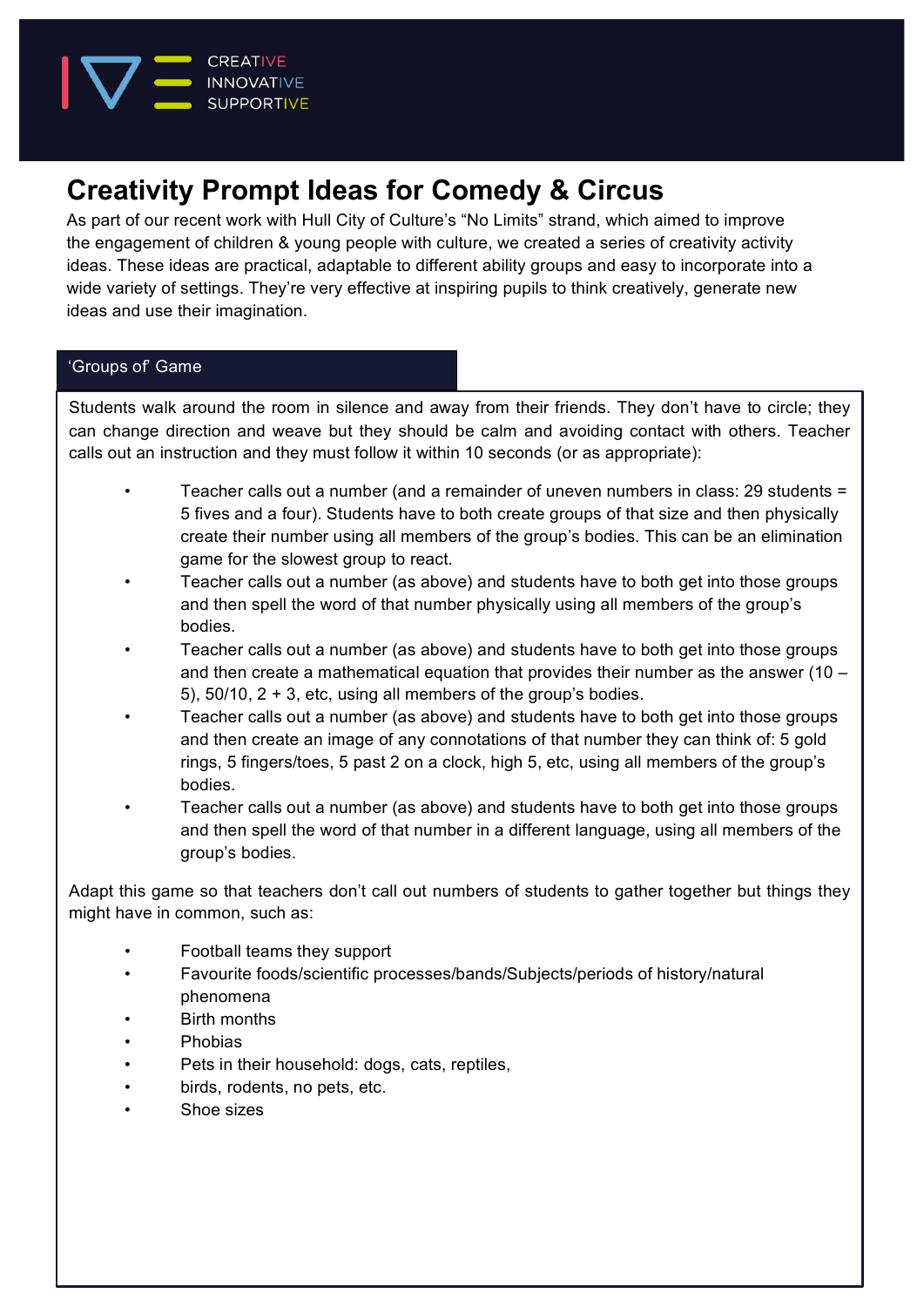Students walk around the room (as above) but then have to organise themselves into lines, from one side of the learning space to the other. Give students 30 seconds to line up in silence according to their:

- arm lengths (assuming no physical disabilities)
- house numbers (1 upwards, if have house names, after the numbers and in alphabetical order)
- birth dates (1st January 31st December)
- favourite colours (following sequence of a rainbow)
- most embarrassing middle names (they don't have to reveal it's only their perception of how embarrassing it is and allows them the fun of organizing themselves in a non-linear way
- how much they like: sport, music, geography, ice cream, spiders, etc. Again, this is a nonscientific task that should generate lots of fun

#### 'What is this?' Game

Teacher/students bring in a wide variety of ordinary and random objects. These objects 'become' other things that the class have to react. Objects can be passed aound a circle and each person has to think of a new reality for a board rubber: mobile phone, sponge, walkie talkie, bar of chocolate, etc.

Teacher presents an object as something else and all others have to react: the board rubber is put on the floor and announced as a…….rat! React!

## Zip Zap Zoom Story

Zip Zap Zoom game to warm up. Once the students are warmed up, we'll replace the Zip Zap Zooms with one word each of a spontaneous story. Teacher starts and says 'once' and looks directly at a student. They have to provide the 'upon' and look at another who provides the 'a' and so on. Reassure the class that we don't care how good the story is or how much sense it makes but we are freeing up language and spontaneity. If students are stuck, they should make a noise or repeat the word they've just heard and pass the movement on. Teacher controls the punctuation and can thus get us out of loops or complete confusion. Whenever a good, multi-syllabled or unusual word is used, teacher can award praise stamps (or whatever the corresponding rewards system is in the school). If it is used correctly, they get double points. Thus even a misused interesting word gets points. We are trying to break down the fear of big words and play with language. This will encourage students to select language more carefully. In order to keep the flow of the task, a TA could record the points and make a note of any interesting words to discuss later.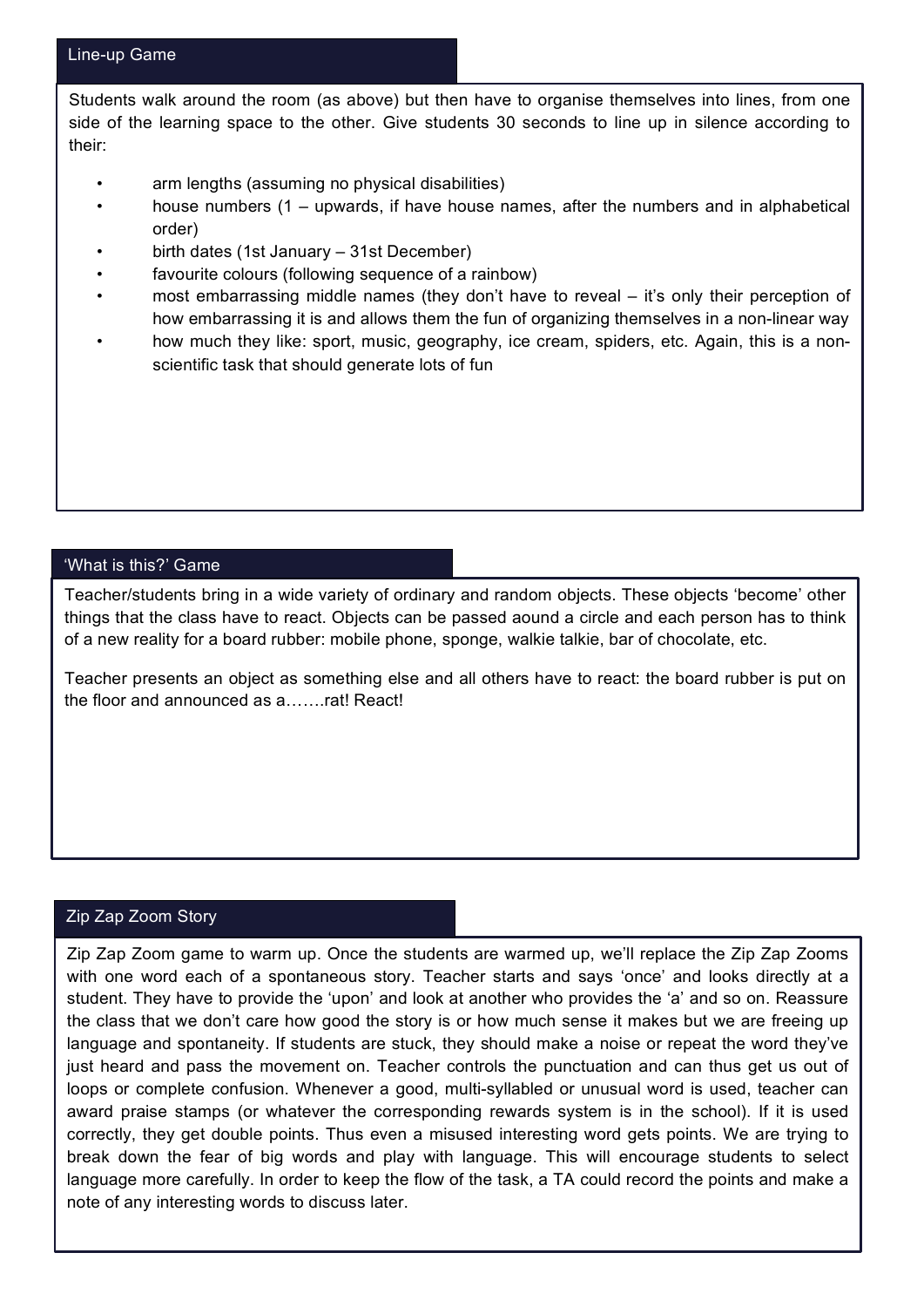# Undermining Despots, Tyrants and Media Moguls

This is a fun and simple way to get students thinking about bias and rhetoric. To begin with you can get students in a circle and play word association. It doesn't have to be high pressure but try to keep the pace up. When someone comes up with something inappropriate it is the whole class' responsibility to blow raspberries. Next, invite them to listen to you telling them a story and, when they think they've heard a lie, they can blow raspberries. It can turn into a team game, awarding points for correctly identifying lies and deductions for inappropriate raspberries. Next, pull up newspaper headlines and stories, translations of speeches by Hitler, Stalin, etc and, as you read them out, get them to blow raspberries where they see lies or suspect that spin is happening.

# Exhibit Freedom

Link to 'Freedom Festival'. Students list as many things as possible that make them feel free. Encourage a wide range of ideas - from physical pursuits, to music, to being alone, to clothing, to political systems and so on. Using a large space and some of the outdoors, students create a huge exhibition of freedom that both challenges viewers to consider freedoms and encourages and enables them to actively partake in some of the activities. This is about play, playfulness and a sense of belonging so each 'freedom' should be physicalised to encourage participation; anything from active discussion to breathless physical activity. All sorts of maths can come into the organization, spacing and design of the exhibition.